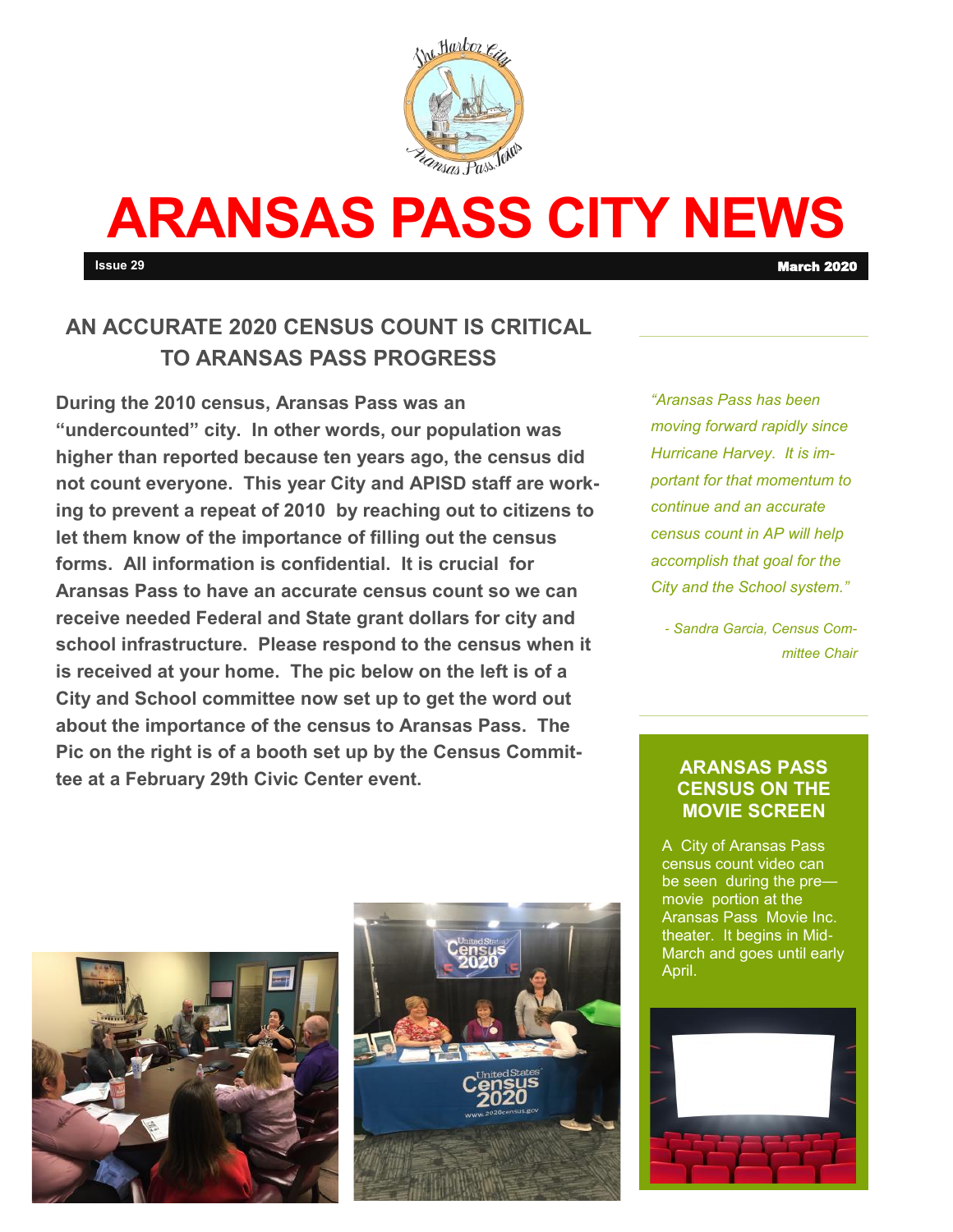

## **Conn Brown Harbor Improvement Project Going Out To Bid This week**

## The Design is Complete (see above), Now It Is Time To Go Out For Construction Bids

For about a year you have been hearing about the Conn Brown Improvement project. The design work is completed, so it now is time to go out to bid for the actual construction work. Funding for this very large project comes from a \$5 million grant from the Economic Development Administration.

Bid Alternates include completing the first time extension of Allen Blvd to the Harbor Point Parking lot. And the paving of the Harbor Point parking lot

The deadline for submitting proposals is April 2nd. There is a pre-bid Conference on March 12th. Construction Should start this Spring. Because this is a large project, it is anticipated that bids will be submitted from across Texas and probably nationally.

## **Conn Brown Development being researched**

If you have ever wondered why Conn Brown Harbor has not developed over the past 20+ years, there are two primary reasons. One is the environmental work being required by Texas General Land Office. In fact, over a decade ago the GLO put liens on Conn Brown until the environmental work in three different areas are cleaned up (see map below). The current City Council authorized the clean-up to proceed. One of the three was completed last year. A second is virtually completed and the third is waiting on responses from TCEQ. We recently met with the GLO who said they will work with us on the Conn Brown development even with the liens in place. The second reason for the lack of development at Conn Brown is the City Charter Language that prevents land at Conn Brown from being sold. As is pointed out by our City Attorney, any lease agreement over 40 years is considered a sale, which makes it difficult for developers to get financing. Don't anticipate voters will change that language anytime soon. But there are other ways to develop Conn Brown that have not been explored yet. On March 2nd the City Council will vote to work with specialists in this area of municipal development. Any costs to the City will be reimbursable.

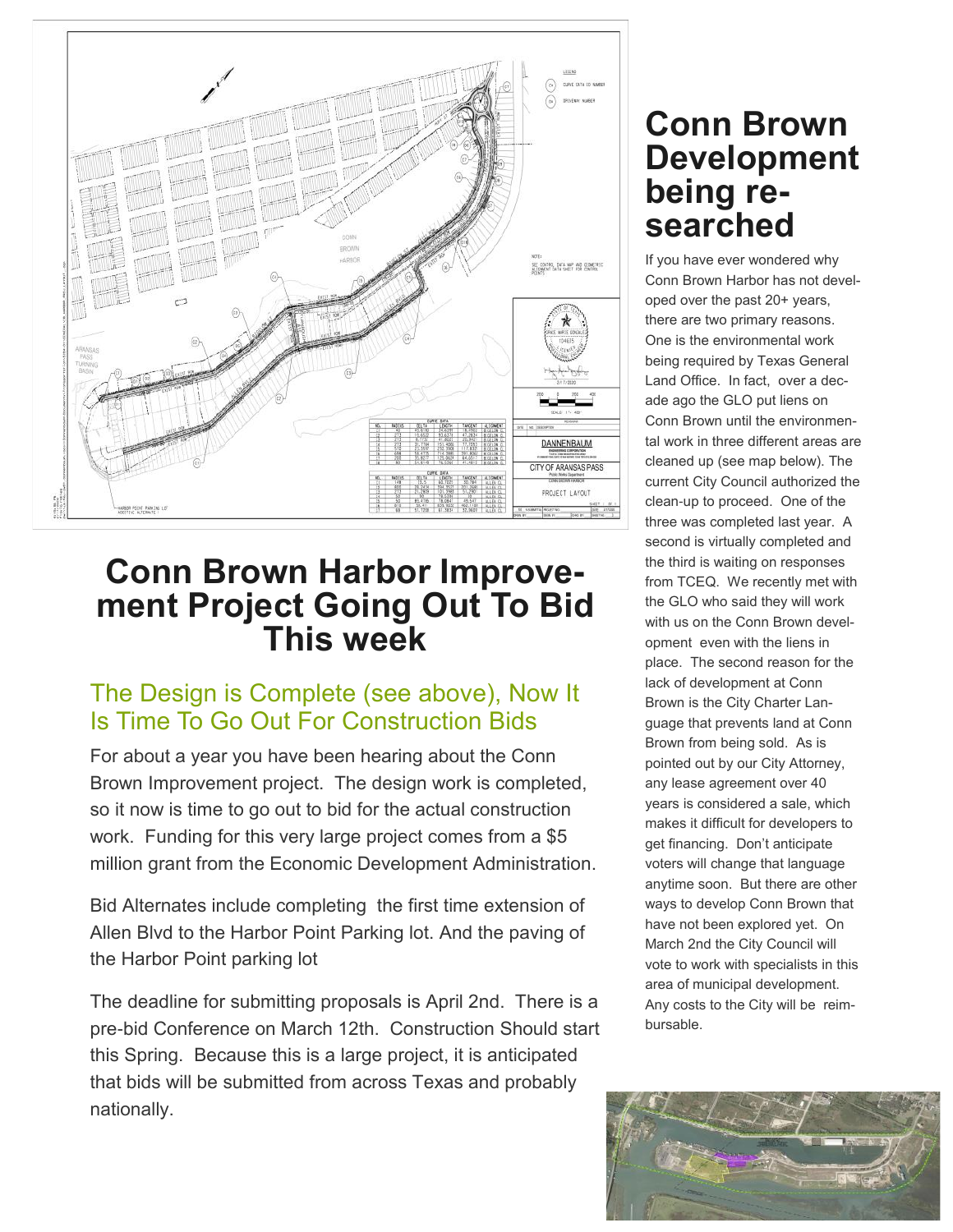

#### **THE ARANSAS PASS WATER TOWER NOW IS OPERATIONAL**

The old Aransas Pass water tower collapsed during Hurricane Harvey. A new replacement was built with funding from FEMA and the Rebuild Texas Fund. On February 13th the tower became operational and is now circulating water throughout the system. The brand new structure is working well.

# https://camstreamer.com/redirect/53c04e01d0c64bb/S-6987



## **Work On The City's First Emergency Operations Center Well Underway**

**The picture below is of the City's council chambers after work has started on its conversation to a joint purpose EOC and council chambers. A substantial amount of emergency equipment will be purchased as part of the EOC operation. Once completed this room will be able to withstand winds up to 175 MPH. During Hurricane Harvey, Aransas Pass experienced winds up to approximately 130 mph. This work is being conducted in conjunction with roof work on the entire City Hall Building. The EOC is possible because of funding from the Rebuild Texas Fund.**